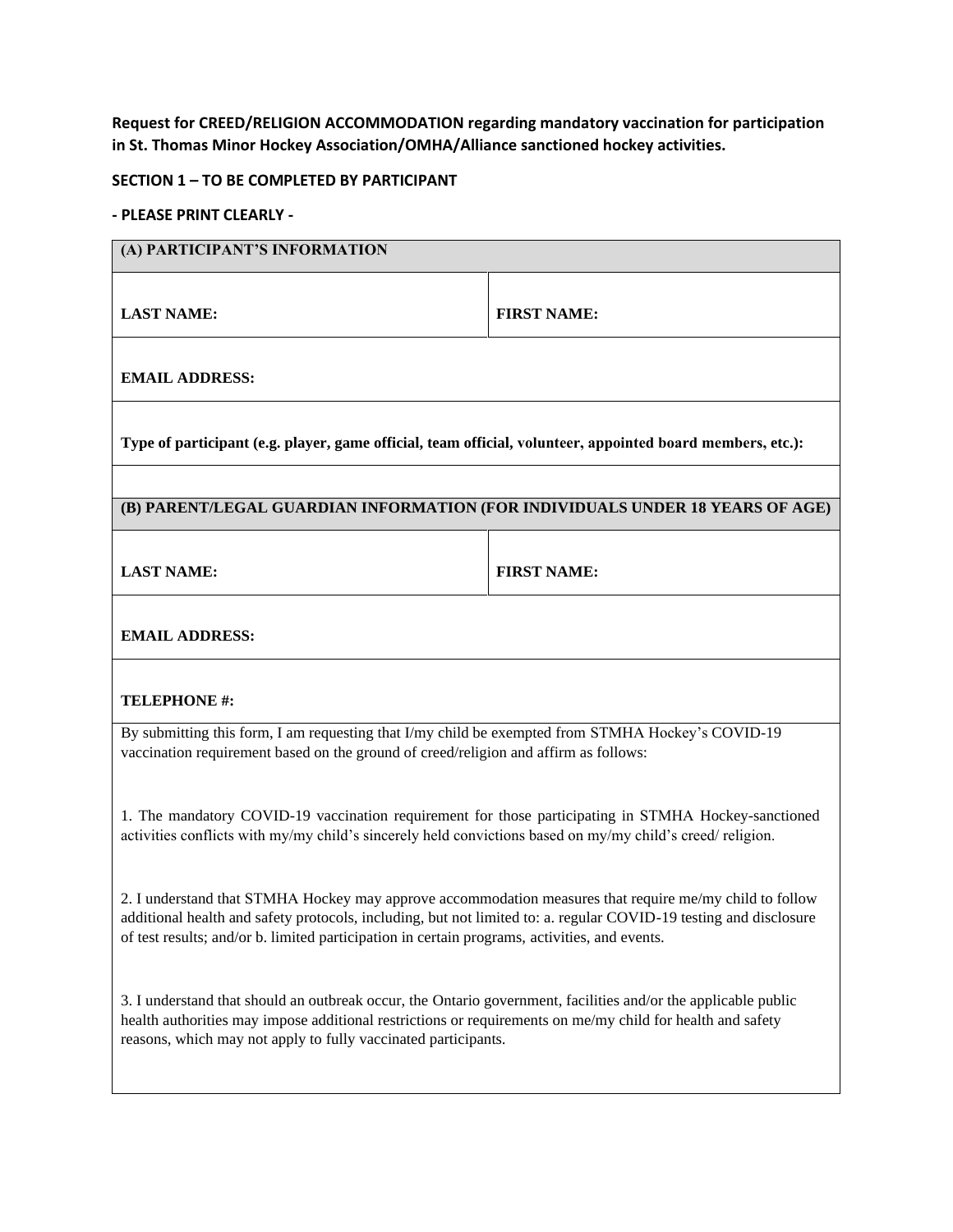| 4. I understand that as part of the accommodation process STMHA Hockey may seek additional information<br>from me relating to my/my child's creed/religion. |       |
|-------------------------------------------------------------------------------------------------------------------------------------------------------------|-------|
| Signature of individual<br>(or parent/legal guardian for those under 18 years of age)                                                                       | Date: |
| Signature of Notary & license number                                                                                                                        | Date: |

## **SECTION 2 – TO BE COMPLETED BY PARTICIPANT**

## **Creed / Religion Accommodation**

Use this space to explain the basis for your creed/religion-based accommodation request. Include:

*• What is the creed/religion that you belong/subscribe to?*

*• How long you have been a member/participant of this organization/community?*

*• How long you have refrained from receiving vaccinations?*

*• What is the sincerely-held creed/religious belief(s) that prevents you from receiving vaccinations?*

*• How is the above-noted belief(s) integrally linked to your identity, self-definition and fulfilment and part of a particular and comprehensive, overarching system of belief that governs your conduct and practices?*